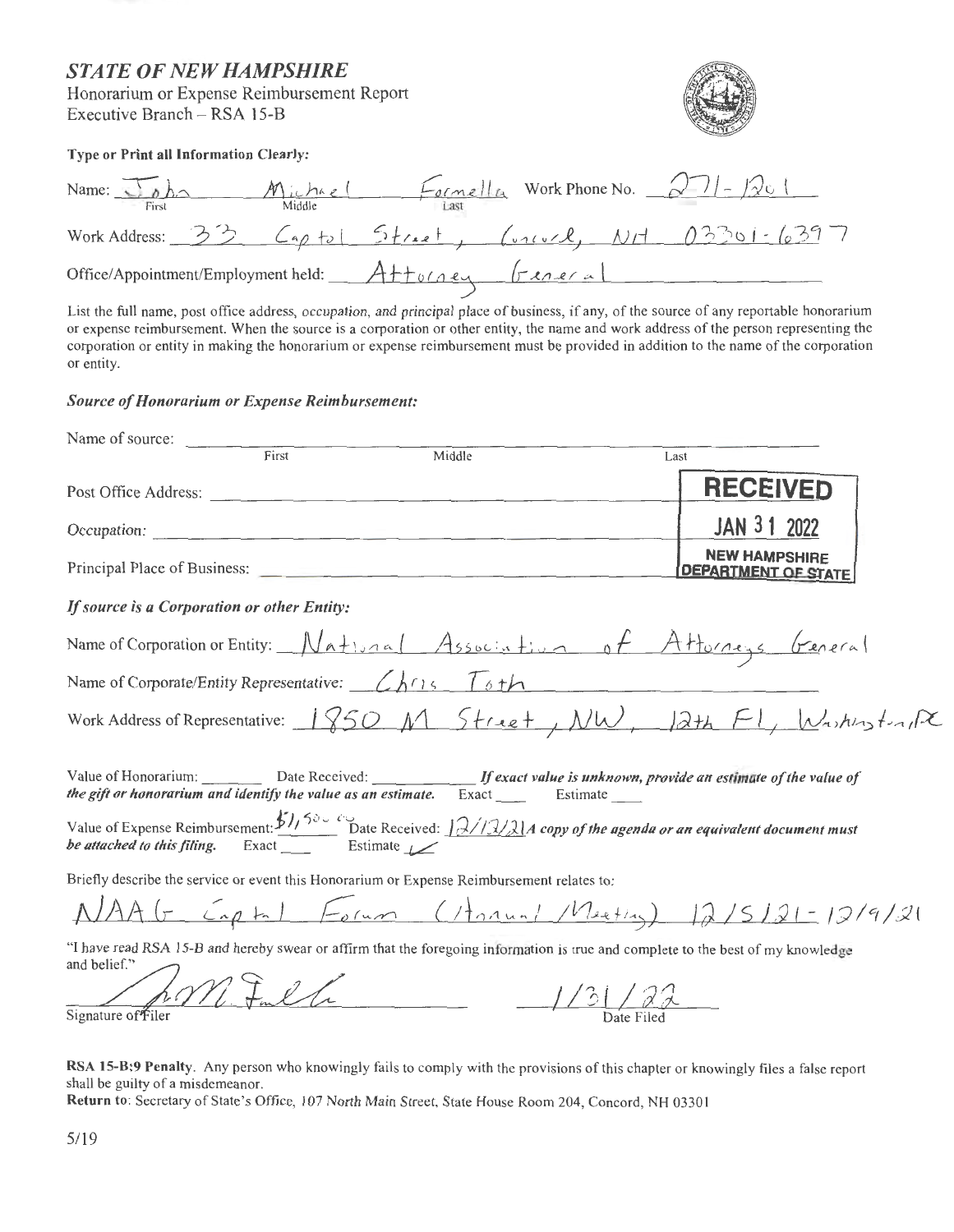

SUNDAY, DECEMBER 5

3:00 pm - 6:00 pm PRESIDENTIAL BALLROOM FOYER REGISTRATION DESK OPEN FOR EARLY BADGE PICK-UP

**CAPITAL FORUM** 

December 6-8, 2021 **washington**, D.C.

## MONDAY, DECEMBER 6

| $9:00$ am              | PRESIDENTIAL BALLROOM FOYER<br>REGISTRATION DESK OPEN                                                                                                                                                                                                                                                                                                                                                                                                                                                                                                                                                                                                                                                                                                                                                                                                            |
|------------------------|------------------------------------------------------------------------------------------------------------------------------------------------------------------------------------------------------------------------------------------------------------------------------------------------------------------------------------------------------------------------------------------------------------------------------------------------------------------------------------------------------------------------------------------------------------------------------------------------------------------------------------------------------------------------------------------------------------------------------------------------------------------------------------------------------------------------------------------------------------------|
| $10:00$ am $-11:30$ am | STATLER AB<br>NAAG EXECUTIVE COMMITTEE & MISSION FOUNDATION MEETINGS<br>Attorneys General and Attorney General Staff Only                                                                                                                                                                                                                                                                                                                                                                                                                                                                                                                                                                                                                                                                                                                                        |
| 12:00 pm - 12:10 pm    | CONGRESSIONAL/SENATE<br>PRESENTATION OF THE COLORS & PLEDGE OF ALLEGIANCE<br>Capital Guardian Youth Challenge Academy                                                                                                                                                                                                                                                                                                                                                                                                                                                                                                                                                                                                                                                                                                                                            |
|                        | <b>WELCOME REMARKS</b><br><b>CHRIS TOTH, Executive Director, National Association of Attorneys General</b><br>KARL A. RACINE, NAAG President and District of Columbia Attorney General                                                                                                                                                                                                                                                                                                                                                                                                                                                                                                                                                                                                                                                                           |
| 12:10 pm $- 12:30$ pm  | LUNCH SERVICE BEGINS                                                                                                                                                                                                                                                                                                                                                                                                                                                                                                                                                                                                                                                                                                                                                                                                                                             |
| 12:30 pm - 1:30 pm     | FIRESIDE CHAT WITH VIRTUAL GUEST SPEAKER<br>KARL A. RACINE, NAAG President and District of Columbia Attorney General<br><b>SPEAKER</b><br>MS. ISABEL WILKERSON, New York Times Best Selling Author and Pulitzer Prize Winner                                                                                                                                                                                                                                                                                                                                                                                                                                                                                                                                                                                                                                     |
| 1:30 pm $- 2:30$ pm    | THE POWER OF RECONCILIATION<br>Lynne M. Jackson, the President and Founder of The Dred Scott Heritage Foundation, will discuss<br>her familial ties to the Dred Scott case. Additionally, faith leaders will discuss the power and<br>opportunity that reconciliation can bring to individuals, communities, and our country.<br><b>SPFAKER</b><br>LYNNE M. JACKSON, President and Founder, The Dred Scott Heritage Foundation<br><b>PANELISTS</b><br>PARDEEP SINGH KALEKA, Executive Director, Interfaith Conference of Greater Milwaukee<br>REVEREND WILLIAM H. LAMAR IV, Pastor, Metropolitan AME Church<br>RABBI DAVID SAPERSTEIN, Director, Religious Action Center; Former U.S. Ambassador at Large for<br>International Religious Freedom; Co-Founder, Multi-Faith Neighbors Network<br>IMAM DR. TALIB M. SHAREEF, President and Imam, The Nations Mosque |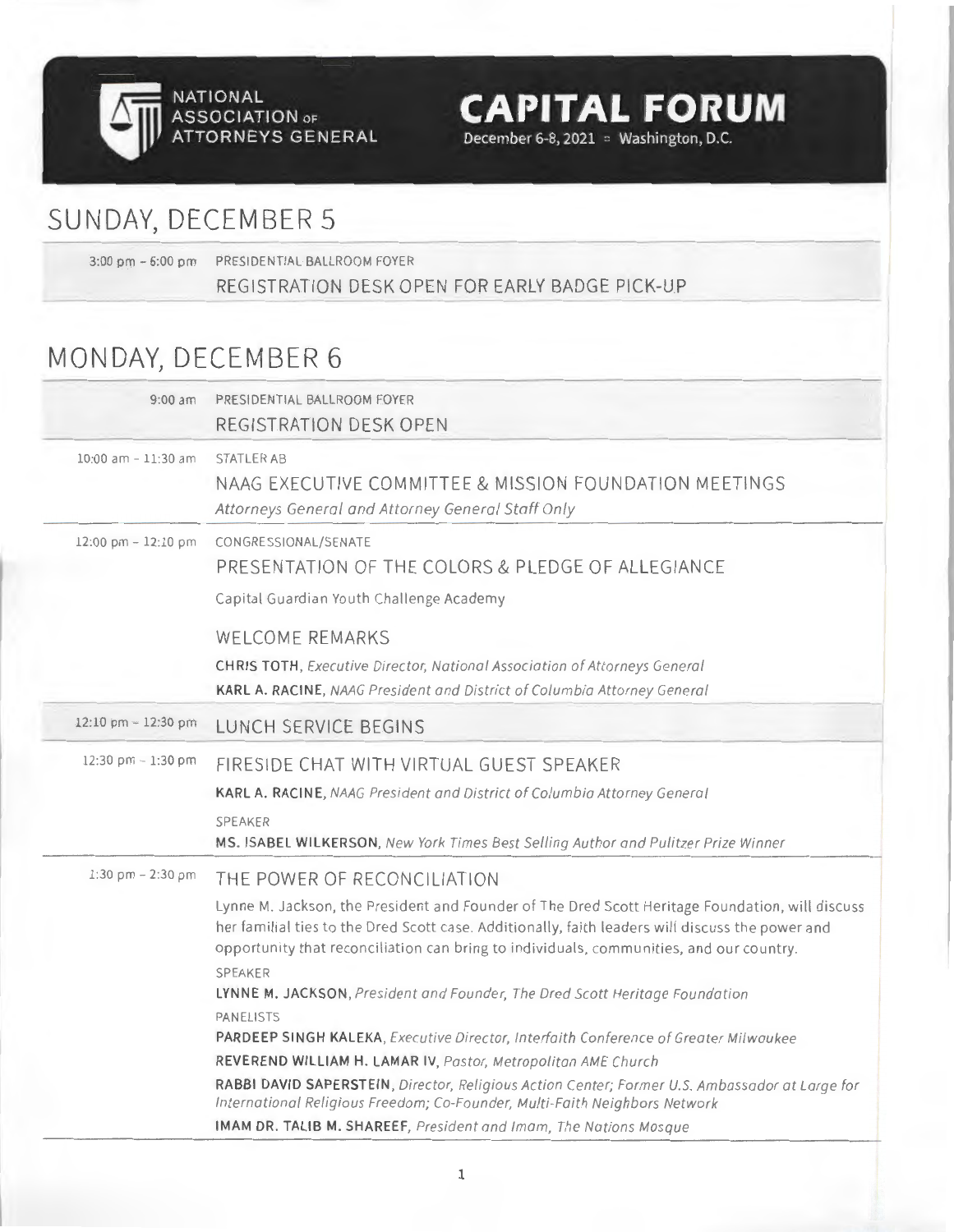

**December 6-8, 2021** •• **Washington, D.C.** 

# MONDAY, DECEMBER 6

2:30 pm - 2:45 pm PRESIDENTIAL BALLROOM FOYER

**BRFAK** 

2:45 pm - 3:15 pm PRESIDENTIAL BALLROOM

### NATIONAL GUARD 101: ISSUES AND AUTHORITIES INVOLVING THE MODERN NATION AL GUA RD

This presentation will give a general overview of the history of the National Guard which will include its constitutional, statutory, and regulatory sources of authority. It will also provide a general overview of the legal authorities for National Guard Bureau as well as the role it plays in supporting each state and territory National Guard. The presentation can also be tailored to include a discussion on any of the following: the appropriate utilization of the National Guard in support of state civil law enforcement authorities during times of natural or non-natural disasters; cyberattacks or civil unrest; and rules for the use of force.

#### INTRODUCTION

**ALAN WILSON ,** South Carolina Attorney General

PRESENTER

**BRIGADIER GENERAL JAIME A. AREIZAGA,** Special Assistant to the General Counsel, Notional Guard Bureau - Army

**MR. CHARLES YOUNG,** SES, General Counsel, Notional Guard Bureau

### 3:15 pm - 4:15 pm COMING HOME: THE ATTORNEY GENERAL AND REENTERING CITIZENS

The reentry of formerly incarcerated persons into the community is one of the most critical stages in the criminal justice process. Failure to effectively reintegrate into society can result in higher rates of recidivism, impacting public safety and increasing public expenditure. This panel will explore how an attorney general's office can take on the challenges of reentry and have an impactful role in ensuring its reentering citizens are on a path to success.

#### MODERATOR

CORIE PRIEST, Community Engagement Specialist, Delaware Attorney General's Office

#### PANELISTS

DAVE YOST, Ohio Attorney General

CHARLA J. PLAINES, Reentry Coordinator, Pennsylvania Attorney General's Office

ROBERT K. REED. Executive Deputy Attorney General, Pennsylvania Attorney General's Office

EL SAWYER-MING, Filmmaker and Reentrant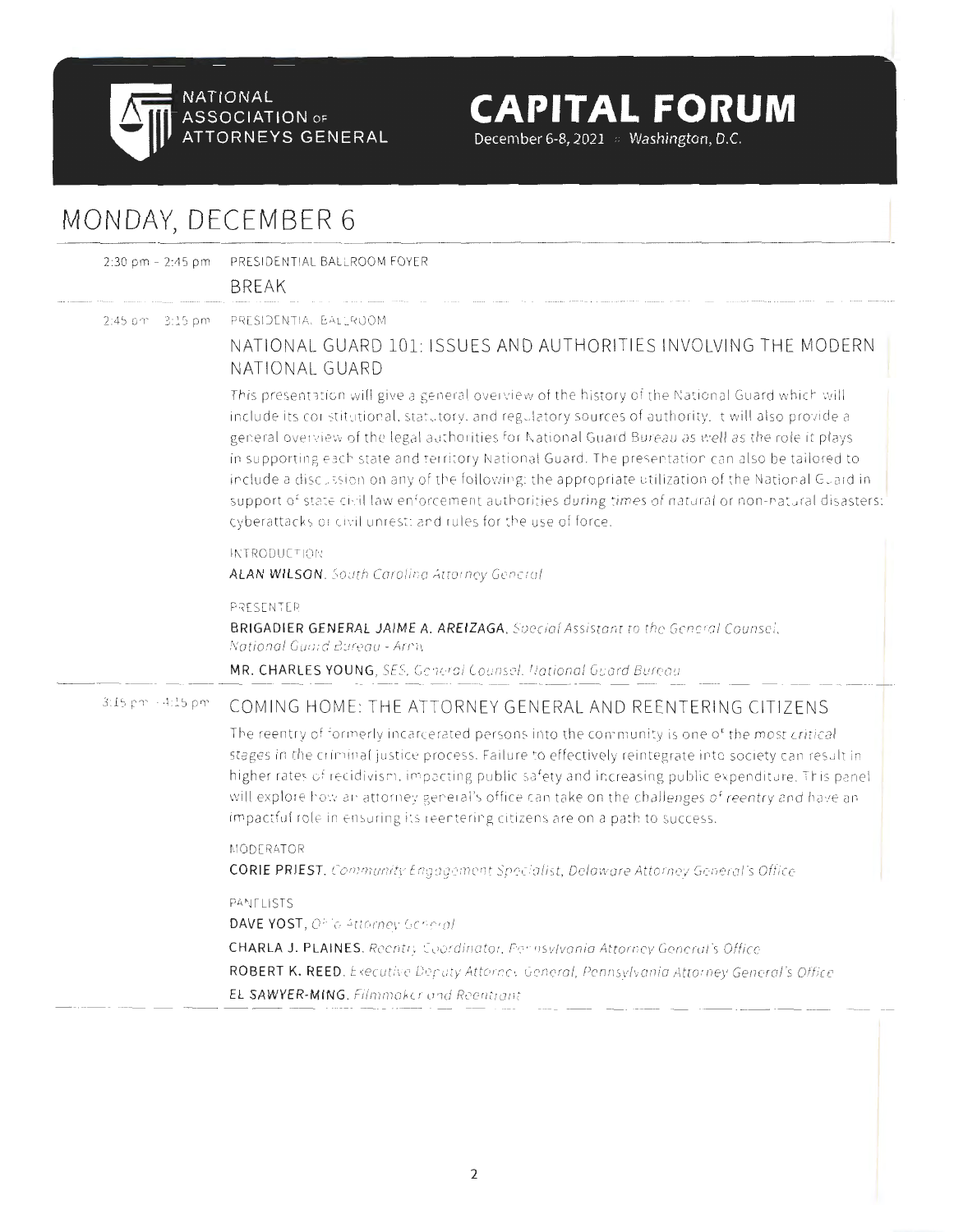

**December 6-8, 2021** •• **Washington, D.C.** 

## MONDAY, DECEMBER 6

| $4:15$ pm $-5:15$ pm | ANTITRUST—A CONVERSATION WITH THE FEDERAL ENFORCERS<br>State attorneys general work closely with federal agencies on antitrust matters large and small. The                                                                                                          |
|----------------------|----------------------------------------------------------------------------------------------------------------------------------------------------------------------------------------------------------------------------------------------------------------------|
|                      | Chair of the Federal Trade Commission and the Assistant Attorney General for Antitrust at the U.S.<br>Department of Justice make one of their first joint appearances for a conversation about the future<br>of antitrust enforcement and federal/state cooperation. |
|                      | MODERATORS                                                                                                                                                                                                                                                           |
|                      | DOUG PETERSON, Nebraska Attorney General<br>LETITIA A. JAMES, New York Attorney General                                                                                                                                                                              |
|                      | PRESENTERS                                                                                                                                                                                                                                                           |
|                      | JONATHAN KANTER, Assistant Attorney General, United States Department of Justice<br><b>Antitrust Division</b>                                                                                                                                                        |
|                      |                                                                                                                                                                                                                                                                      |
|                      | LINA M. KHAN, Chair, Federal Trade Commission                                                                                                                                                                                                                        |
| 5:20 pm              | DEPART FROM THE CAPITAL HILTON FOR NAAG PRESIDENTIAL RECEPTION                                                                                                                                                                                                       |
|                      | The Mayflower Hotel                                                                                                                                                                                                                                                  |
|                      | 1127 Connecticut Ave, Washington DC                                                                                                                                                                                                                                  |
| 5:30 pm - 7:00 pm    | NAAG PRESIDENTIAL RECEPTION                                                                                                                                                                                                                                          |
|                      | The District Ballroom, The Mayflower Hotel                                                                                                                                                                                                                           |
|                      | Capital Forum attendees and others by invitation only                                                                                                                                                                                                                |
|                      | • Outgoing President's Remarks<br>· Presidential Gavel Pass                                                                                                                                                                                                          |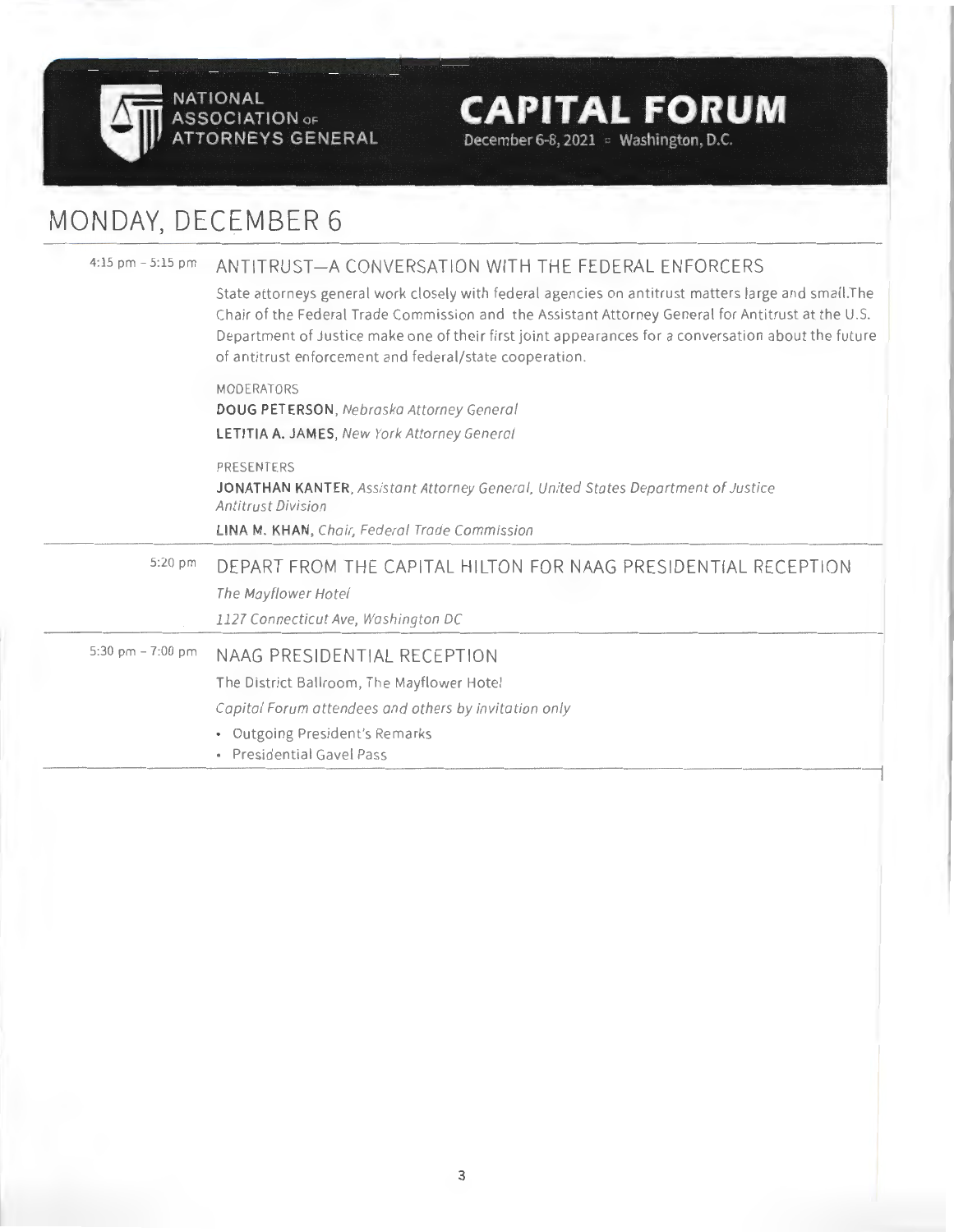

## TUESDAY, DECEMBER 7 7:00 am PRESIDENTIAL BALLROOM FOYER REGISTRATION DESK OPEN 8:00 am - 9:00 am REGIONAL ELECTION BREAKFASTS Attorneys General, Attorney General Stoff, and CWAG Only Eastern Region - Statler AB - Midwestern Region - South American A Southern Region - Federal A Western Region (CWAG) - South American B 8:00 am - 9:00 am CONGRESSIONAL/SENATE BREAKFAST FOR ALL ATTENDEES 9:00 am - 9:05 am MORNING REMARKS CHRIS TOTH, Executive Director, National Association of Attorneys General TOM MILLER, 2022 NAAG President and Iowa Attorney General 9:05 am - 12:00 pm PRESIDENTIAL BALLROOM MORNING PLENARY 9:05 am - 10:05 am FEDERALISM IN REGULATORY DECISIONMAKING This panel will highlight opportunities and challenges for state attorneys general to constructively engage with federal policymakers regarding complex issues that require state partnership and have significant impact on states' interests. It will also explore the concept of how the federal government can better take account of state interests and ensure adequate state consultation. MODERATOR **PHIL WEISER,** Colorado Attorney General PANELISTS DAVE YOST, Ohio Attorney General HEIDI HEITKAMP, Former U.S. Senator and Former North Dakota Attorney General **JENNIFER MASCOTT,** Assistant Professor of Low and Co-Executive Director, The C. Boyden Gray Center for the Study of the Administrative State, Antonin Scalia Low School **BHARAT RAMAMURTI ,** Deputy Director, Notional Economic Council **HOWARD SHELANSKI ,** Professor of Low, Georgetown Low School, and Portner, Davis Polk

**CAPITAL FORUM** 

December 6-8, 2021 • Washington, D.C.

10:05 am - 10 20 am **KAMALA HARRIS,** Vice President of the United States of America (Prerecorded)

10:20 am - 10:35 am **MERRICK B. GARLAND,** United States Attorney General (Prerecorded)

10:35 am - 10:45 am PRESIDENTIAL BALLROOM FOYER

BREAK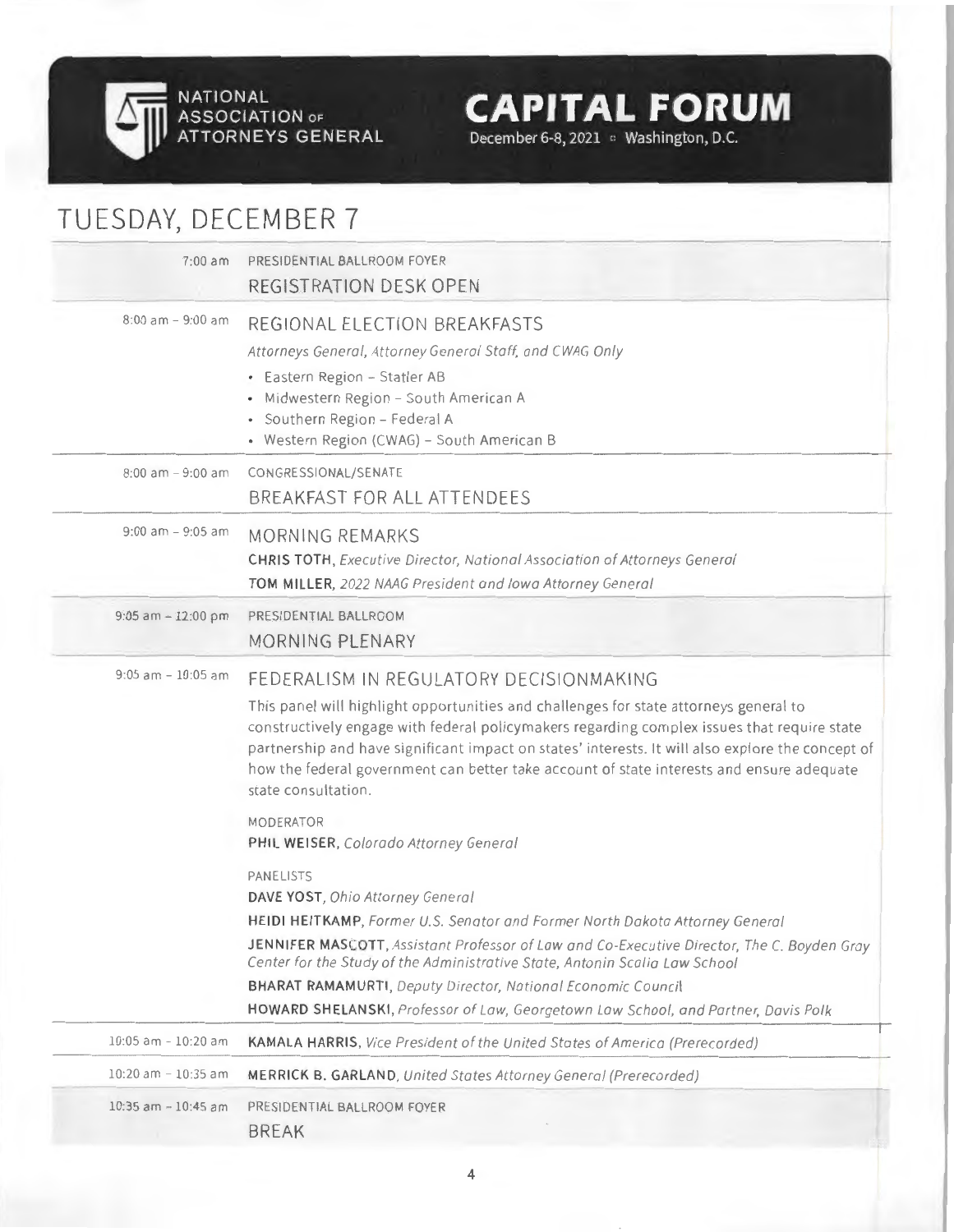

**ASSOCIATION** OF **ATTORNEYS GENERAL** 

# **CAPITAL FORUM**

December 6-8, 2021 **washington, D.C.** 

# TUESDAY, DECEMBER 7

| 10:45 am - 11:30 am   | SORRELL LECTURE SERIES: BANNING MENTHOL AS AN ENDGAME TO<br><b>TOBACCO USE</b>                                                                                                                                                                                                                                                                                                                                                                                                                                                                                                                                                                                                                                                                                                                                                             |
|-----------------------|--------------------------------------------------------------------------------------------------------------------------------------------------------------------------------------------------------------------------------------------------------------------------------------------------------------------------------------------------------------------------------------------------------------------------------------------------------------------------------------------------------------------------------------------------------------------------------------------------------------------------------------------------------------------------------------------------------------------------------------------------------------------------------------------------------------------------------------------|
|                       | This session will explore how mentholated tobacco products are targeted to priority<br>populations and how banning the sale of menthols could be a key step in the fight against the<br>tobacco epidemic.                                                                                                                                                                                                                                                                                                                                                                                                                                                                                                                                                                                                                                  |
|                       | DOUG PETERSON, Nebraska Attorney General                                                                                                                                                                                                                                                                                                                                                                                                                                                                                                                                                                                                                                                                                                                                                                                                   |
|                       | DELMONTE JEFFERSON, Executive Director, The Center for Black Health & Equity                                                                                                                                                                                                                                                                                                                                                                                                                                                                                                                                                                                                                                                                                                                                                               |
| 11:30 am - 1:00 pm    | CONGRESSIONAL/SENATE                                                                                                                                                                                                                                                                                                                                                                                                                                                                                                                                                                                                                                                                                                                                                                                                                       |
|                       | <b>LUNCH</b>                                                                                                                                                                                                                                                                                                                                                                                                                                                                                                                                                                                                                                                                                                                                                                                                                               |
| $1:00$ pm $-4:15$ pm  | PRESIDENTIAL BALLROOM                                                                                                                                                                                                                                                                                                                                                                                                                                                                                                                                                                                                                                                                                                                                                                                                                      |
|                       | AFTERNOON PLENARY                                                                                                                                                                                                                                                                                                                                                                                                                                                                                                                                                                                                                                                                                                                                                                                                                          |
| $1:00$ pm $-1:15$ pm  | ROHIT CHOPRA, Director, Consumer Financial Protection Bureau                                                                                                                                                                                                                                                                                                                                                                                                                                                                                                                                                                                                                                                                                                                                                                               |
| $1:15$ pm $- 2:00$ pm | FIRESIDE CHAT WITH ATTORNEY GENERAL KEITH ELLISON FOLLOWING<br>INITIAL PROSECUTION OF THE DEATH OF GEORGE FLOYD                                                                                                                                                                                                                                                                                                                                                                                                                                                                                                                                                                                                                                                                                                                            |
|                       | Whether due to legislative mandates, conflicts of interest, or public pressure, more attorneys<br>general are being tasked with providing guidance or overseeing police use of force and<br>officer-involved shooting cases. These cases often are high-profile matters that create unique<br>opportunities and challenges for attorneys general. Most notably in 2020, the death of George<br>Floyd at the hands of police officers in Minneapolis garnered an enormous domestic and<br>international response and sparked a dialogue about police use of force and afforded legal<br>protections, race, and community expectations. During this fireside chat, Attorney General<br>Keith Ellison will share his experience leading this prosecution and the critical role that<br>attorneys general may play when these incidents arise. |
|                       | MODERATOR<br>TOM MILLER, 2022 NAAG President and Iowa Attorney General                                                                                                                                                                                                                                                                                                                                                                                                                                                                                                                                                                                                                                                                                                                                                                     |
|                       | VIRTUAL SPEAKER                                                                                                                                                                                                                                                                                                                                                                                                                                                                                                                                                                                                                                                                                                                                                                                                                            |
|                       | <b>KEITH ELLISON</b> , Minnesota Attorney General                                                                                                                                                                                                                                                                                                                                                                                                                                                                                                                                                                                                                                                                                                                                                                                          |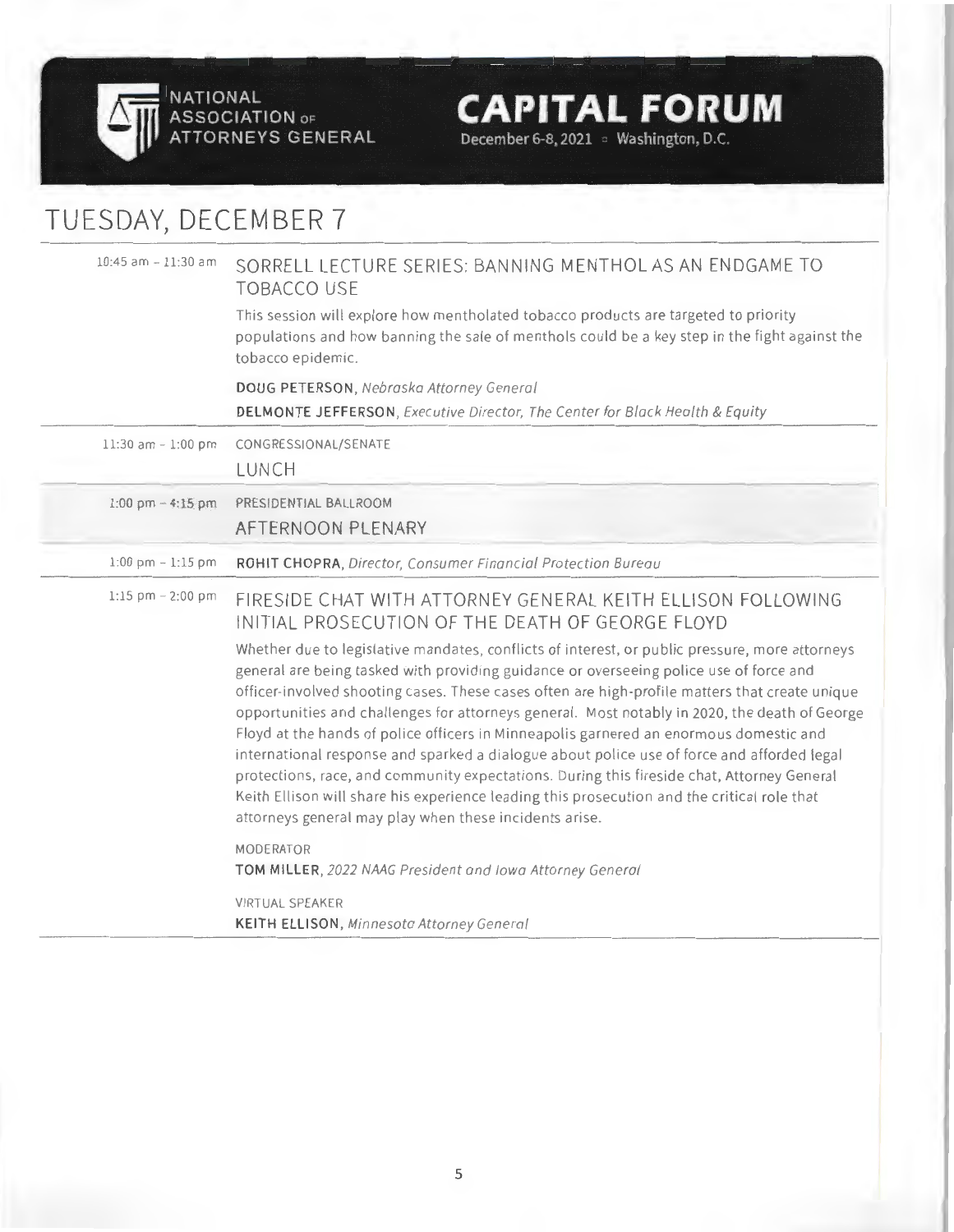

# TUESDAY, DECEMBER 7

| $2:00 \text{ pm} - 3:00 \text{ pm}$ | ALGORITHMS: BENEFITS AND DANGERS<br>Algorithms are part of most people's daily lives, whether they know it or not. This session will<br>discuss what consumers should know, what enforcers should look for, and how businesses<br>should operate, all to ensure that algorithmic decisions are fair and don't violate the law. |
|-------------------------------------|--------------------------------------------------------------------------------------------------------------------------------------------------------------------------------------------------------------------------------------------------------------------------------------------------------------------------------|
|                                     | <b>MODERATORS</b><br>JOSH STEIN, North Carolina Attorney General<br><b>HERBERT H. SLATERY III, Tennessee Attorney General</b>                                                                                                                                                                                                  |
|                                     | <b>PANELISTS</b><br>ANDREW BURT, Former Special Advisor for Policy to the head of the Federal Bureau of<br>Investigation's Cyber Division; Visiting Fellow at Yale Law School, Managing Partner at bnh.ai                                                                                                                      |
|                                     | NATASHA CRAMPTON, Chief Responsible AI Officer, Microsoft<br>MIHIR E. KSHIRSAGAR, Technology Policy Clinic Director, Princeton's Center for Information<br>Technology Policy                                                                                                                                                   |
| $3:00$ pm $-3:15$ pm                | PRESIDENTIAL BALLROOM FOYER<br><b>BREAK</b>                                                                                                                                                                                                                                                                                    |
| $3:15$ pm                           | U.S. SUPREME COURT UPDATE<br>Two of the nation's leading U.S. Supreme Court practitioners will discuss the cases before the<br>Court this Term.                                                                                                                                                                                |
|                                     | MODERATOR<br>DAN SCHWEITZER, Supreme Court Director and Chief Counsel, National Association of Attorneys<br>General                                                                                                                                                                                                            |
|                                     | PANELISTS<br>TED OLSON, Partner, Gibson, Dunn & Crutcher LLP, Former United States Solicitor General<br>NICOLE A. SAHARSKY, Co-Head of Mayer Brown's Supreme Court & Appellate Practice,<br>Mayer Brown LLP                                                                                                                    |
| 4:30 pm                             | PLENARY ENDS                                                                                                                                                                                                                                                                                                                   |
| 4:35 pm $-5:35$ pm                  | PRESIDENTIAL BALLROOM<br><b>NAAG BUSINESS SESSION</b><br>Attorneys General and Attorney General Staff Only                                                                                                                                                                                                                     |
| 6:00 pm $-7:00$ pm                  | NORTH GATE GRILL, CAPITAL HILTON LOBBY<br><b>SAGE RECEPTION</b><br>SAGE and Attorneys General Only                                                                                                                                                                                                                             |

**CAPITAL FORUM** 

December 6-8, 2021 · Washington, D.C.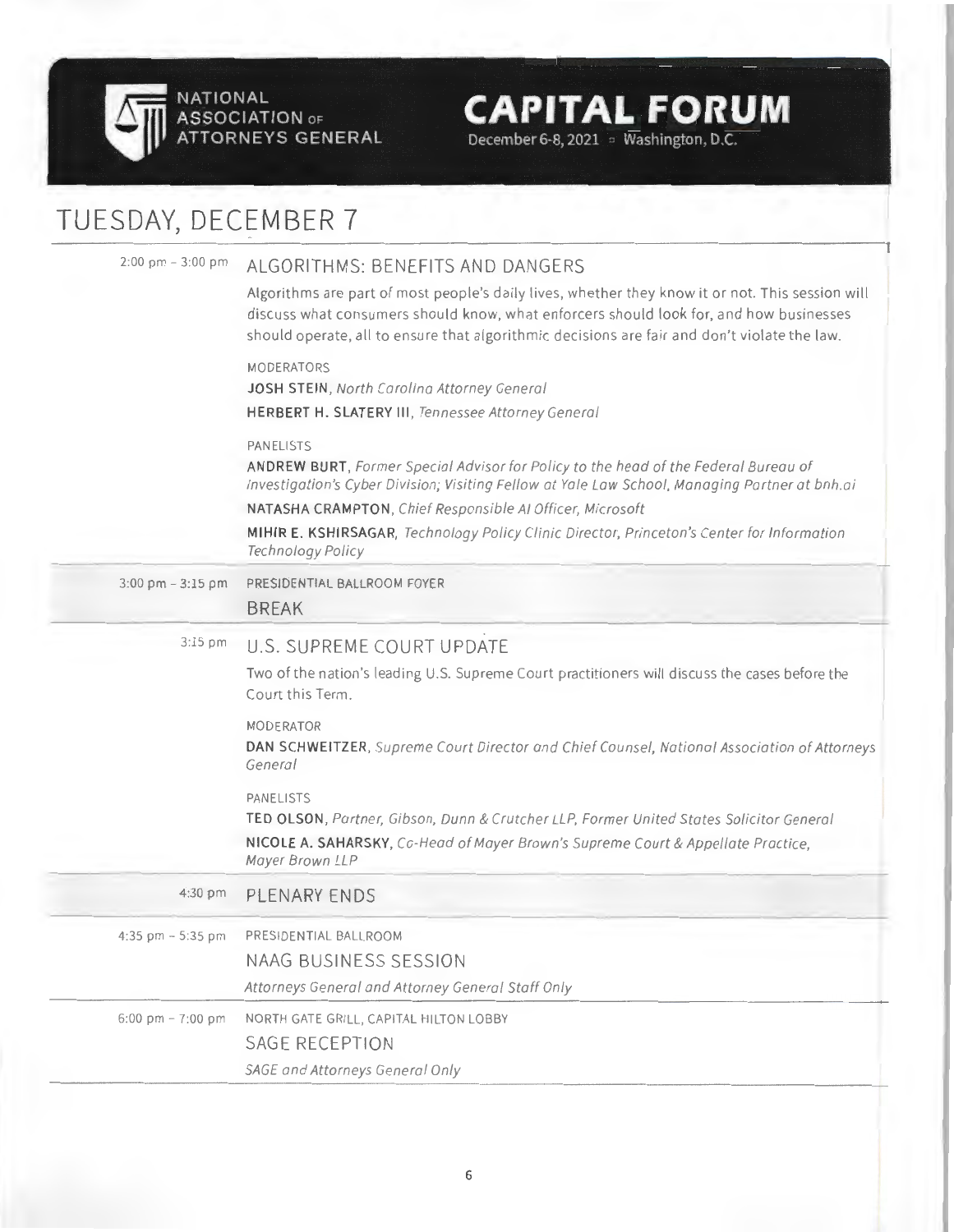

**ASSOCIATION** OF **ATTORNEYS GENERAL**  **CAPITAL FORUM** 

December 6-8, 2021 **washington, D.C.** 

# TUESDAY, DECEMBER 7

|  | 7:00 pm - 7:45 pm CONGRESSIONAL/SENATE FOYER<br>CAPITAL FORUM RECEPTION<br><b>Business attire</b><br>Open to all Capital Forum attendees                                                     |  |
|--|----------------------------------------------------------------------------------------------------------------------------------------------------------------------------------------------|--|
|  | 7:45 pm - 9:30 pm CONGRESSIONAL/SENATE<br>ANNUAL AWARDS DINNER<br><b>Business attire</b><br>Open to all Capital Forum attendees<br>• Annual Awards<br>• Incoming President's Welcome Remarks |  |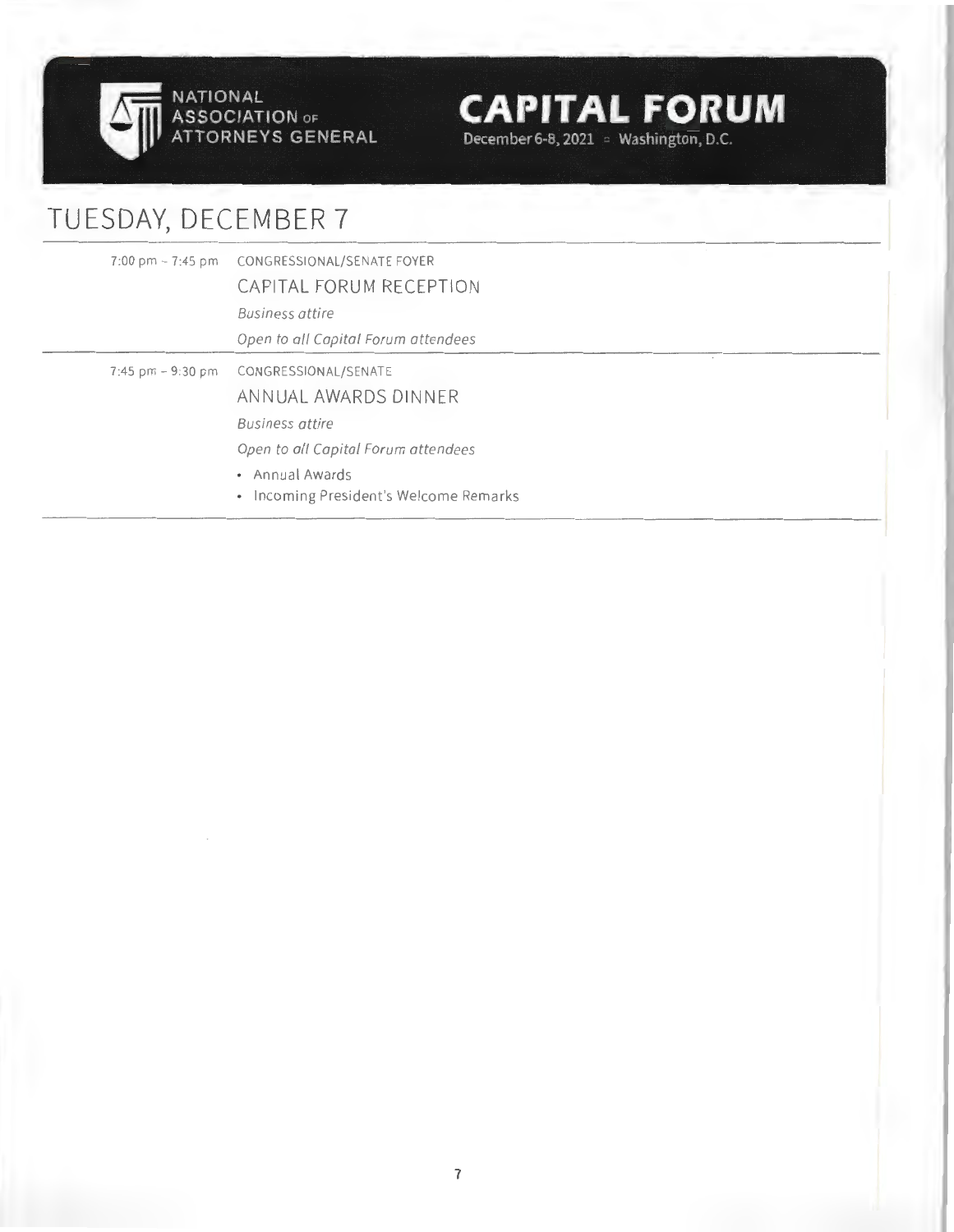

December 6-8, 2021 • Washington, D.C.

| WEDNESDAY, DECEMBER 8  |                                                                                                                                                                                                                                                                                                                                                  |
|------------------------|--------------------------------------------------------------------------------------------------------------------------------------------------------------------------------------------------------------------------------------------------------------------------------------------------------------------------------------------------|
| $7:30$ am              | PRESIDENTIAL BALLROOM FOYER<br>REGISTRATION DESK OPEN                                                                                                                                                                                                                                                                                            |
| $7:45$ am $-8:30$ am   | SOUTH AMERICAN AB<br>CHIEF DEPUTIES / CHIEFS OF STAFF BREAKFAST                                                                                                                                                                                                                                                                                  |
| $7:45$ am $-8:30$ am   | CONGRESSIONAL/SENATE<br>BREAKFAST FOR ALL ATTENDEES                                                                                                                                                                                                                                                                                              |
| $8:30$ am $-12:30$ pm  | PRESIDENTIAL BALLROOM<br><b>MORNING PLENARY</b>                                                                                                                                                                                                                                                                                                  |
| $8:30$ am $-9:30$ am   | A PRESIDENTIAL INITIATIVE PREVIEW: TECHNOLOGY THREATS AND TOOLS<br>Rapid changes in digital technology and social media pose both promise and peril for all<br>Americans. The panelists will discuss emerging threats and intractable problems in consumer<br>protection, as well as pose ideas on how to engage with consumers on these issues. |
|                        | LYNN HICKS, Chief of Staff, Iowa Attorney General's Office<br>JOHN PITTS, Board of Directors Member, The State Center<br>JESSICA WHITNEY, Deputy Attorney General for Public Protection, Iowa Attorney General's Office                                                                                                                          |
| $9:30$ am $-10:30$ am  | CIVIL RIGHTS IN AMERICA: A FIRESIDE CHAT<br>This discussion will involve the most pressing civil rights issues facing our country and the<br>relationship between DOJ and the state/territory attorney general offices.                                                                                                                          |
|                        | <b>MODERATORS</b><br><b>KWAME RAOUL, Illinois Attorney General</b><br><b>BRIDGET HILL, Wyoming Attorney General</b>                                                                                                                                                                                                                              |
|                        | PRESENTER<br>KRISTEN CLARKE, Assistant Attorney General for Civil Rights, U.S. Department of Justice                                                                                                                                                                                                                                             |
| $10:30$ am $-10:45$ am | PRESIDENTIAL BALLROOM FOYER<br><b>BREAK</b>                                                                                                                                                                                                                                                                                                      |